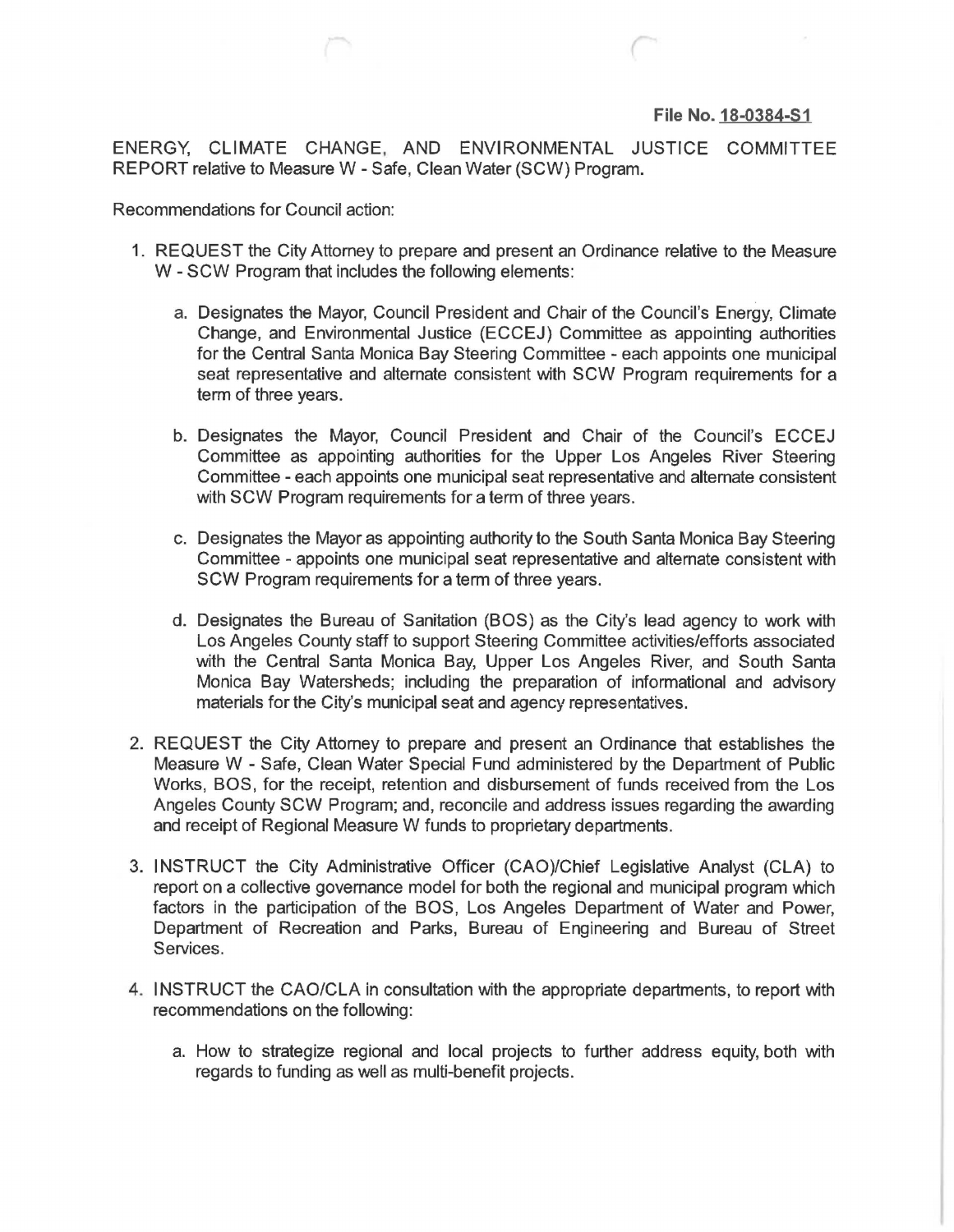- b. Development of a comprehensive Measure W strategy for a project identification and development process that addresses the following:
	- i. Balances water supply, resilience, and water quality compliance obligations of the City.
	- ii. Includes ways to prevent project selection conflicts or internal city competition for regional funding.
- c. Policies regarding the use of local return revenues, such as local hire, options to maximize Minority Business Enterprise/Women's Business Enterprise opportunities, partnership opportunities with local businesses, and prioritization of burdened communities in addition to existing Measure W mandated minimums.
- 5. AUTHORIZE the CAO, with the concurrence of the CLA, to make technical changes as needed to implement Mayor and City Council intentions.

Fiscal Impact Statement: There is no fiscal impact to the City from the recommendations contained in the CAO/CLA report dated June 28, 2019. The financial impacts, if any, from policy and governance options will be addressed in future reports.

Community Impact Statement: None submitted.

## **SUMMARY**

At its regular meeting held on September 17, 2019, the Energy, Climate Change, and Environmental Justice Committee considered a CAO/CLA report dated June 28, 2019, relative to Measure W- SCW Program.

After providing an opportunity for public comment, the Committee moved to approve the recommendations contained in the CAO/CLA report as amended, as detailed above. This matter is now transmitted to the Council for its consideration.

Respectfully Submitted,

ENERGY, CLIMATE CHANGE, AND ENVIRONMENTAL JUSTICE COMMITTEE

mongharings

MEMBER VOTE MARTINEZ: YES KORETZ: YES KREKORIAN: YES CEDILLO: YES O'FARRELL: YES